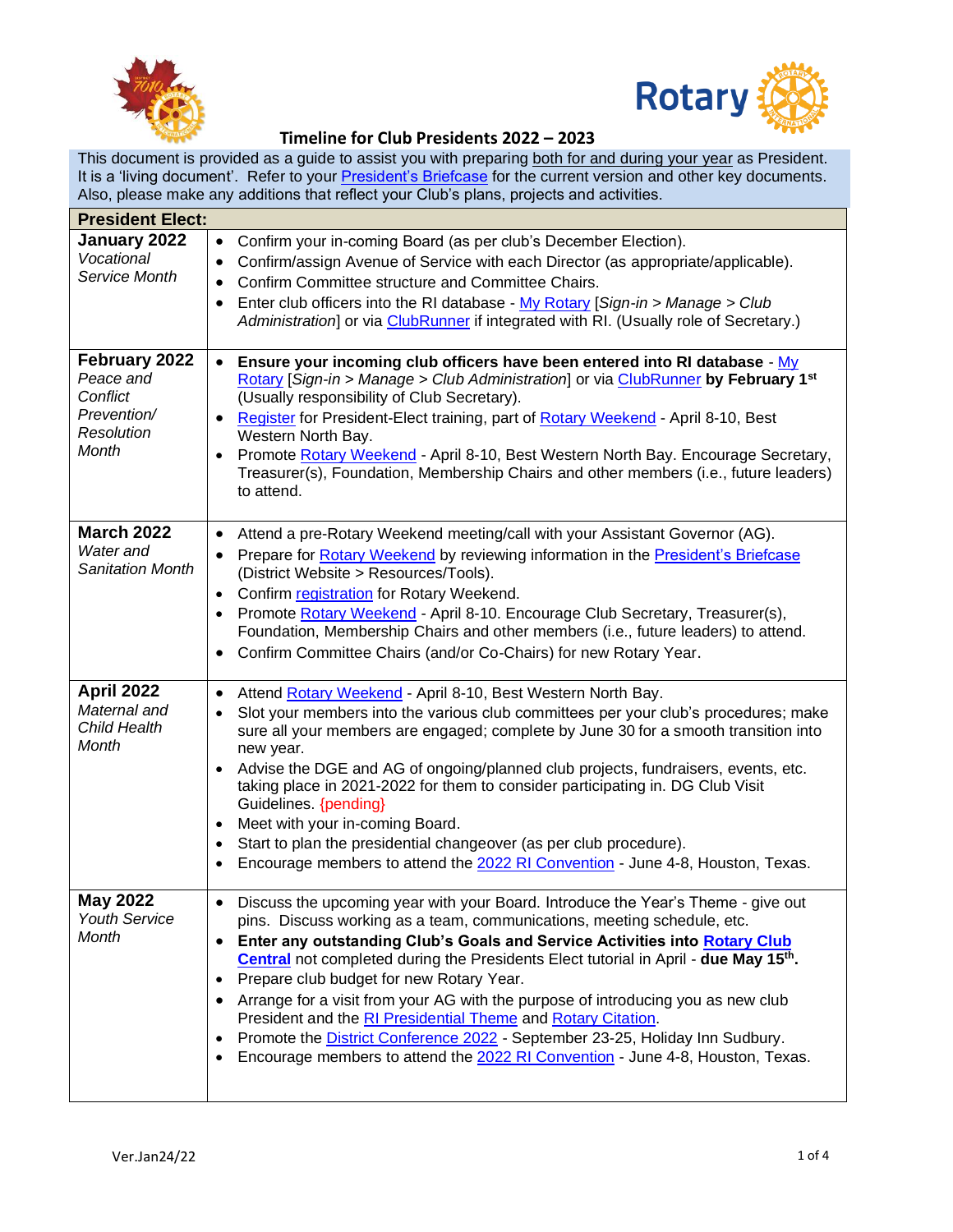



| • Meet with your Board and confirm Board members' duties. Discu   |
|-------------------------------------------------------------------|
| committee goals and committee membership.                         |
| • Ensure your Club's membership data is up in the RI database - I |
| Manage > Club Administration or via ClubRunner if integrated w    |

| <b>June 2022</b><br>Rotary<br>Fellowships<br><b>Month</b> | Meet with your Board and confirm Board members' duties. Discuss Club and<br>committee goals and committee membership.<br>Ensure your Club's membership data is up in the RI database - My Rotary [Sign-in ><br>Manage > Club Administration] or via ClubRunner if integrated with RI - before July 1 <sup>st</sup> ,<br>in preparation for July RI invoice #2. (Usually done by Club Secretary.) Please note:<br>You will be charged for all members listed so accurate reporting is critical.<br>Attend the 2022 RI Convention - June 4-8, Houston, Texas.<br>Promote the <b>District Conference 2022</b> - September 23-25, Holiday Inn Sudbury.<br>President Changeover Meeting/Event: End of June or beginning of July (per Club<br>protocol).                                                                                                                                                                                                                                                         |
|-----------------------------------------------------------|------------------------------------------------------------------------------------------------------------------------------------------------------------------------------------------------------------------------------------------------------------------------------------------------------------------------------------------------------------------------------------------------------------------------------------------------------------------------------------------------------------------------------------------------------------------------------------------------------------------------------------------------------------------------------------------------------------------------------------------------------------------------------------------------------------------------------------------------------------------------------------------------------------------------------------------------------------------------------------------------------------|
| <b>President:</b>                                         |                                                                                                                                                                                                                                                                                                                                                                                                                                                                                                                                                                                                                                                                                                                                                                                                                                                                                                                                                                                                            |
| <b>July 2022</b>                                          | Ensure membership list is up to date and accurate by July 1 <sup>st</sup> .<br>$\bullet$                                                                                                                                                                                                                                                                                                                                                                                                                                                                                                                                                                                                                                                                                                                                                                                                                                                                                                                   |
|                                                           | Ensure RI Invoice #2 is processed (Responsibility of Treasurer).<br>$\bullet$                                                                                                                                                                                                                                                                                                                                                                                                                                                                                                                                                                                                                                                                                                                                                                                                                                                                                                                              |
|                                                           | Schedule regular Club Council/Assemblies (normally 2-4 per Rotary Year).<br>$\bullet$                                                                                                                                                                                                                                                                                                                                                                                                                                                                                                                                                                                                                                                                                                                                                                                                                                                                                                                      |
|                                                           | Confirm Club budget (as per Club procedure).<br>$\bullet$                                                                                                                                                                                                                                                                                                                                                                                                                                                                                                                                                                                                                                                                                                                                                                                                                                                                                                                                                  |
|                                                           | Include DG and AG on your Club Bulletin recipient list.<br>$\bullet$                                                                                                                                                                                                                                                                                                                                                                                                                                                                                                                                                                                                                                                                                                                                                                                                                                                                                                                                       |
|                                                           | Review and update Club Constitution and by-laws, as required.                                                                                                                                                                                                                                                                                                                                                                                                                                                                                                                                                                                                                                                                                                                                                                                                                                                                                                                                              |
|                                                           | Discuss 2022-2023 RI Presidential Theme and Rotary Citation and DG Club<br>Achievement Recognition 2022-2023. {Pending} Assign a Board member (ideally<br>President-Elect) to monitor achievement in-year and report on progress at monthly<br>board meetings.<br>Remember to keep the DG and AG informed about ongoing/planned club projects,<br>$\bullet$<br>fundraisers, events, etc. taking place in 2021-2022, for them to consider attending or<br>as hands-on participants. Please remember - one of these functions can serve as the<br>DG's club visit in place of attending a regular club meeting. DG Club Visit Guidelines.<br>{Pending}<br>Prepare for AG visits. The AG will make one formal visit to the Club and, if the club<br>wishes, attend a Board meeting.<br>Review Rotary Club Central and ClubRunner on a regular basis with your Secretary<br>and make sure all data is recorded and up to date.<br>Promote the District Conference 2022 - September 23-25, Holiday Inn Sudbury. |
| August 2022                                               | Promote the <b>District Conference 2022</b> - September 23-25, Holiday Inn Sudbury.<br>$\bullet$                                                                                                                                                                                                                                                                                                                                                                                                                                                                                                                                                                                                                                                                                                                                                                                                                                                                                                           |
| Membership and<br><b>New Club</b>                         | Encourage membership growth and retention (on-going).<br>$\bullet$<br>Review Rotary Club Central and ClubRunner on a regular basis with your Secretary                                                                                                                                                                                                                                                                                                                                                                                                                                                                                                                                                                                                                                                                                                                                                                                                                                                     |
| Development                                               | and make sure all data is recorded and updated to ensure it is kept current.                                                                                                                                                                                                                                                                                                                                                                                                                                                                                                                                                                                                                                                                                                                                                                                                                                                                                                                               |
| Month                                                     | Inform Brenda Booth (District Family of Rotary) of any club members who passed away<br>$\bullet$<br>OR welcomed a new baby since the 2020 District Conference (as per email request).                                                                                                                                                                                                                                                                                                                                                                                                                                                                                                                                                                                                                                                                                                                                                                                                                      |
| <b>September</b>                                          | Encourage members to register for the 2023 RI Convention, Melbourne, Australia, May<br>$\bullet$                                                                                                                                                                                                                                                                                                                                                                                                                                                                                                                                                                                                                                                                                                                                                                                                                                                                                                           |
| 2022<br><b>Basic Education</b>                            | 27-31. (Registration costs usually increase in December).                                                                                                                                                                                                                                                                                                                                                                                                                                                                                                                                                                                                                                                                                                                                                                                                                                                                                                                                                  |
| and Literacy                                              | Review Rotary Club Central and ClubRunner on a regular basis with your Secretary<br>$\bullet$<br>and make sure all data is recorded and updated to ensure it is kept current.                                                                                                                                                                                                                                                                                                                                                                                                                                                                                                                                                                                                                                                                                                                                                                                                                              |
| Month                                                     | Begin recruitment process for Long-Term Outbound Youth Exchange students.<br>$\bullet$                                                                                                                                                                                                                                                                                                                                                                                                                                                                                                                                                                                                                                                                                                                                                                                                                                                                                                                     |
|                                                           | Attend District Conference 2022 - September 23-25, Holiday Inn Sudbury.<br>$\bullet$                                                                                                                                                                                                                                                                                                                                                                                                                                                                                                                                                                                                                                                                                                                                                                                                                                                                                                                       |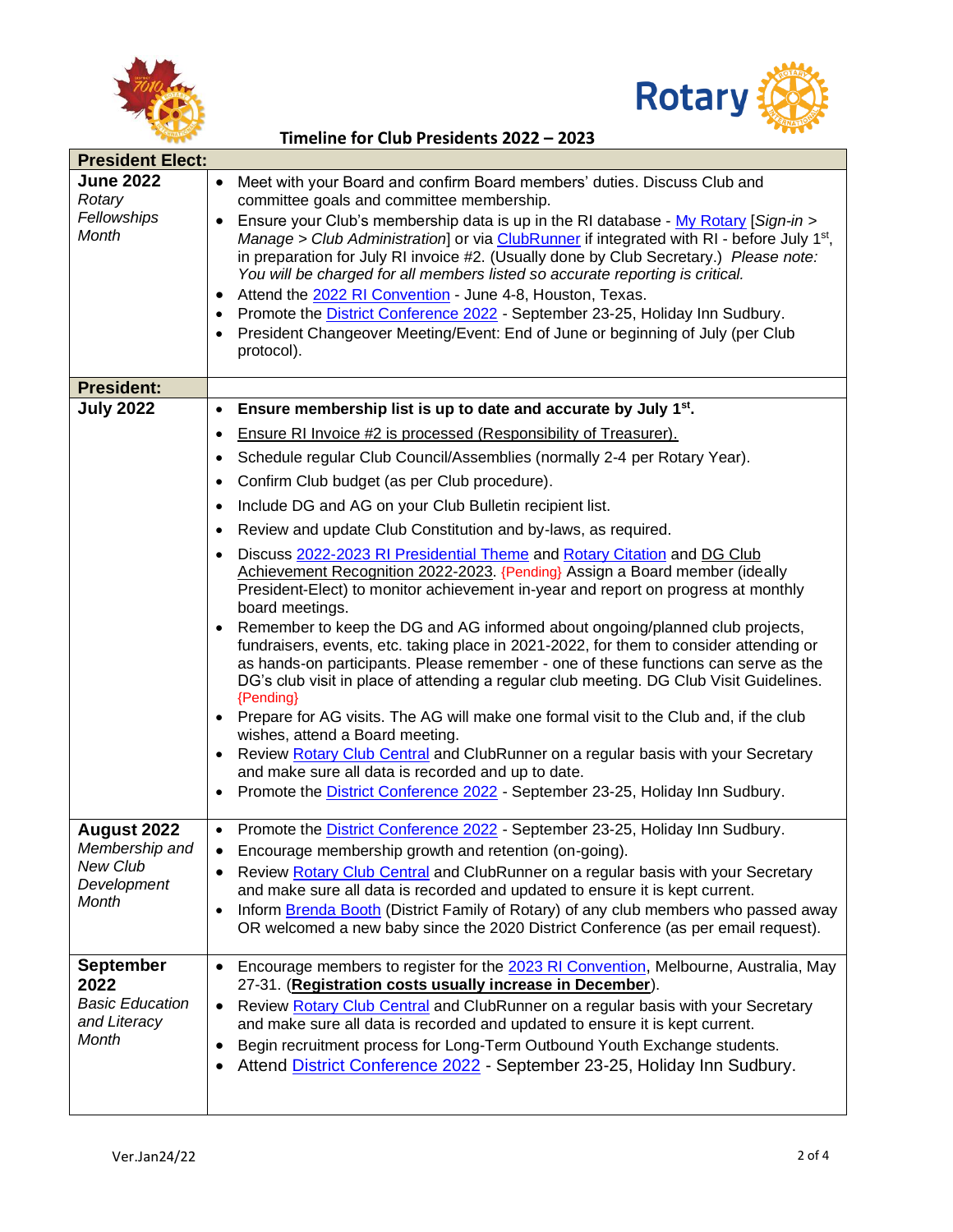



| <b>President:</b>                                                                   |                                                                                                                                                                                                                                                                                                                                                                                                                                                                                                                                                                                                                                                                                                                                                                                                                                                                                                                                                              |  |
|-------------------------------------------------------------------------------------|--------------------------------------------------------------------------------------------------------------------------------------------------------------------------------------------------------------------------------------------------------------------------------------------------------------------------------------------------------------------------------------------------------------------------------------------------------------------------------------------------------------------------------------------------------------------------------------------------------------------------------------------------------------------------------------------------------------------------------------------------------------------------------------------------------------------------------------------------------------------------------------------------------------------------------------------------------------|--|
| October 2022<br>Economic and<br>Community<br>Development<br>Month                   | Review Rotary Club Central and ClubRunner on a regular basis with your Secretary<br>$\bullet$<br>and make sure all data is recorded and updated to ensure it is kept current.<br>Encourage members to register for the 2023 RI Convention, Melbourne, Australia, May<br>$\bullet$<br>27-31. (Registration costs usually increase in December).                                                                                                                                                                                                                                                                                                                                                                                                                                                                                                                                                                                                               |  |
| <b>November</b><br>2022<br>The Rotary<br>Foundation<br>Month                        | Review Rotary Club Central and ClubRunner on a regular basis with your Secretary<br>$\bullet$<br>and make sure all data is recorded and updated to ensure it is kept current.<br>Include a Club Program on Rotary Foundation.<br>$\bullet$<br>Applications for outbound Long-Term Youth Exchange students are due to the district<br>$\bullet$<br>Youth Exchange committee by November 30th.<br>Encourage members to register for the 2023 RI Convention, Melbourne, Australia, May<br>$\bullet$<br>27-31. (Registration costs usually increase in December).                                                                                                                                                                                                                                                                                                                                                                                                |  |
| <b>December</b><br>2022<br>Disease<br>Prevention and<br><b>Treatment Month</b>      | Conduct Club Elections for incoming Board for new Rotary Year.<br>$\bullet$<br>Ensure your Club's membership data is up to date in the RI database - My Rotary<br>$\bullet$<br>[Sign-in > Manage > Club Administration] or via ClubRunner if integrated with RI -<br>before January 1 <sup>st</sup> , in preparation for January RI invoice #1. Please Note: Your club<br>will be charged for all members listed so accurate reporting is critical.<br>Review Rotary Club Central and ClubRunner on a regular basis with your Secretary<br>$\bullet$<br>and make sure all data is recorded and updated to ensure it is kept current.<br>Consider planning a meeting/social to include the Family of Rotary.<br>$\bullet$<br>Encourage members to register for the 2023 RI Convention, Melbourne, Australia, May<br>$\bullet$<br>27-31.                                                                                                                       |  |
| January 2023<br>Vocational<br>Service Month                                         | Ensure membership data is accurate (responsibility of Secretary) by January 1st.<br>$\bullet$<br>Ensure RI Invoice #1 is processed (Responsibility of Treasurer).<br>$\bullet$<br>Encourage members to attend Rotary Weekend 2023, April, Best Western North Bay.<br>$\bullet$<br>{pending}<br>Review progress for 2022-2023 Rotary Citation and DG Club Achievement Recognition<br>$\bullet$<br>2022-2023. {pending}<br>Review Rotary Club Central and ClubRunner on a regular basis with your Secretary<br>$\bullet$<br>and make sure all data is recorded and updated to ensure it is kept current.<br>Encourage members to register for the 2023 RI Convention, Melbourne, Australia, May<br>$\bullet$<br>27-31.                                                                                                                                                                                                                                         |  |
| February 2023<br>Peace and<br>Conflict<br>Prevention/<br>Resolution<br><b>Month</b> | Encourage members to attend Rotary Weekend 2023, April, Best Western North Bay.<br>$\bullet$<br>Encourage members to register for the 2023 RI Convention, Melbourne, Australia, May<br>$\bullet$<br>27-31.<br>Discuss progress for 2022-2023 Rotary Citation and DG Club Achievement<br>$\bullet$<br>Recognition 2022-2023 - report due to AG by July 15th.<br>Review Rotary Club Central and ClubRunner on a regular basis with your Secretary to<br>$\bullet$<br>ensure all data is recorded and updated to ensure it is kept current.<br>Consider scheduling date for presidential changeover, especially if you are planning on<br>$\bullet$<br>inviting the DG, AG, or other guests, as schedules get very busy.<br>Rotary Youth Leadership Awards (RYLA) applications due to, Carl Hultay, District<br>$\bullet$<br>Chair - ryla_7010@hotmail.com.<br>Support President Elect and in-coming board with planning process and goal setting.<br>$\bullet$ |  |
| <b>March 2023</b><br>Water and<br>Sanitation Month                                  | Encourage members to attend Rotary Weekend 2023, April, Best Western North Bay.<br>$\bullet$<br>Review Rotary Club Central and ClubRunner on a regular basis with your Secretary to<br>$\bullet$<br>ensure all data is recorded and updated to ensure it is kept current.<br>Encourage members to register for the 2023 RI Convention, Melbourne, Australia, May<br>$\bullet$<br>27-31.                                                                                                                                                                                                                                                                                                                                                                                                                                                                                                                                                                      |  |